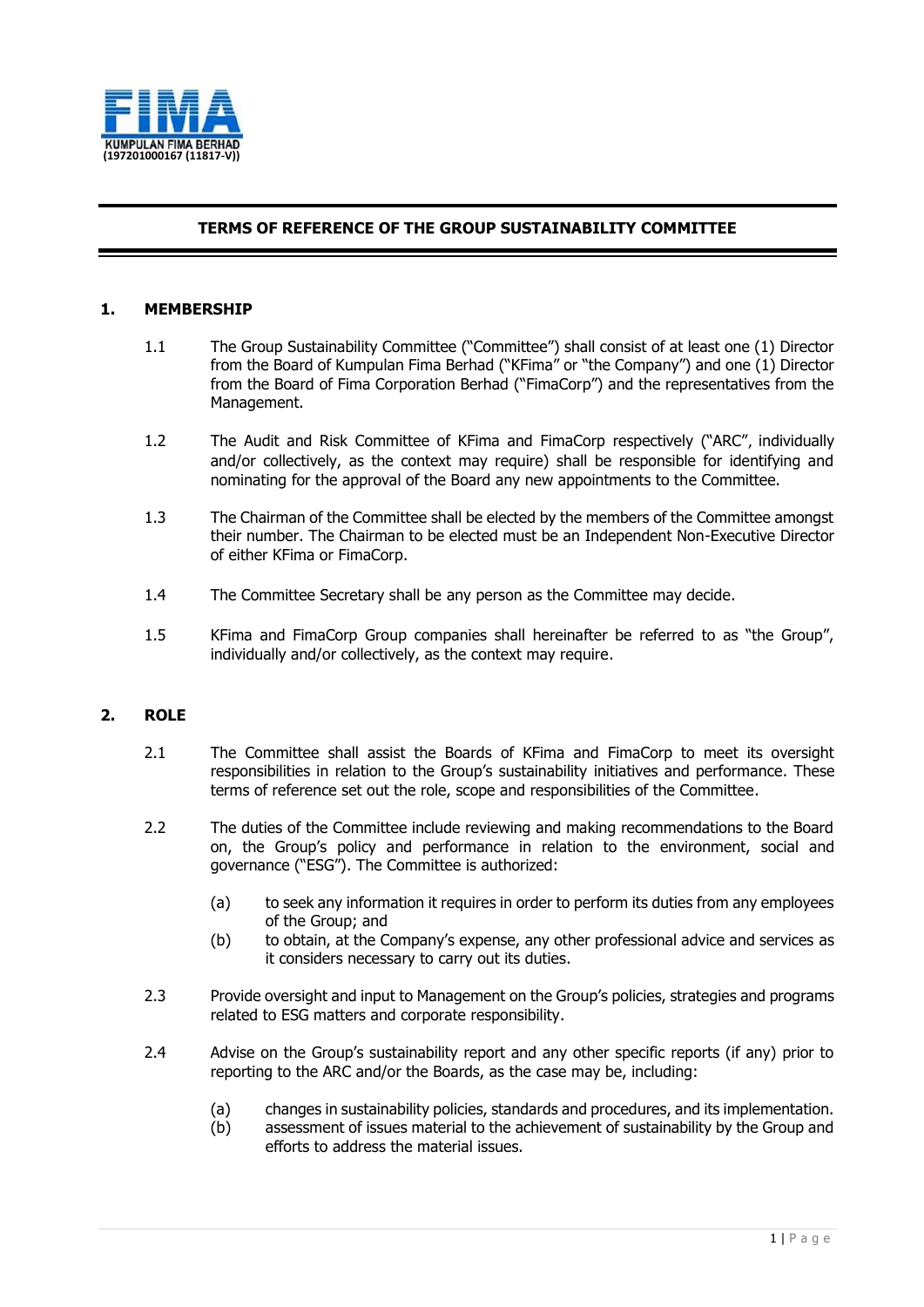- 2.5 Review issues relating to sustainability arising from independent audits and assurance reports as well as any matters highlighted by the consultants (if any).
- 2.6 Consider and recommend to the Board positioning on relevant emerging sustainability issues.
- 2.7 The Committee shall review the goals and/or key performance indicators the Board(s) may establish from time to time for the Group's performance with respect to ESG matters and monitor the progress against those goals and/or key performance indicators.
- 2.8 The Committee shall not perform any management functions, nor assume any management responsibilities, and will act in an advisory and oversight capacity.

#### **3. MEETING**

- 3.1 The Committee shall meet at least once a year and at such other time(s) as it deems necessary to fulfil its responsibilities.
- 3.2 The Committee may extend any invitation to any person to attend all or part of any meeting which it considers appropriate.
- 3.3 The Committee Secretary shall attend the Committee meetings. The Committee shall cause minutes to be entered in the books provided for purpose of recording all resolutions and proceedings of meetings of the Committee.
- 3.4 Such minutes shall be signed by the Chairperson of the meeting at which the proceedings were held or by the Chairperson of the next succeeding meeting and if so signed, shall be conclusive evidence without any further proof of the facts thereon stated.
- 3.5 The quorum of the Committee shall be three (3) members of the Committee, present in person or by using any technology.
- 3.6 In the absence of the Committee Chairman, the members shall elect one of their number as Chairman for that meeting.
- 3.7 The books containing the minutes of the proceedings of any meetings of the Committee shall be kept by the Company at the registered office of the Company and shall be open to the inspection of any members of the Committee or the Board.
- 3.8 A circular resolution in writing signed by majority members shall be valid and effective as it had been passed at a meeting. All such resolution shall be submitted for confirmation at a meeting of the Committee following the passing of the circular resolution.

## **4. REPORTING**

- 4.1 The Committee will report to the KFima and FimaCorp ARC, identifying any matters within its remit in respect of which it considers an action or improvement is needed, and making recommendations as appropriate.
- 4.2 Minutes of each Committee meeting will be made available to the ARC.